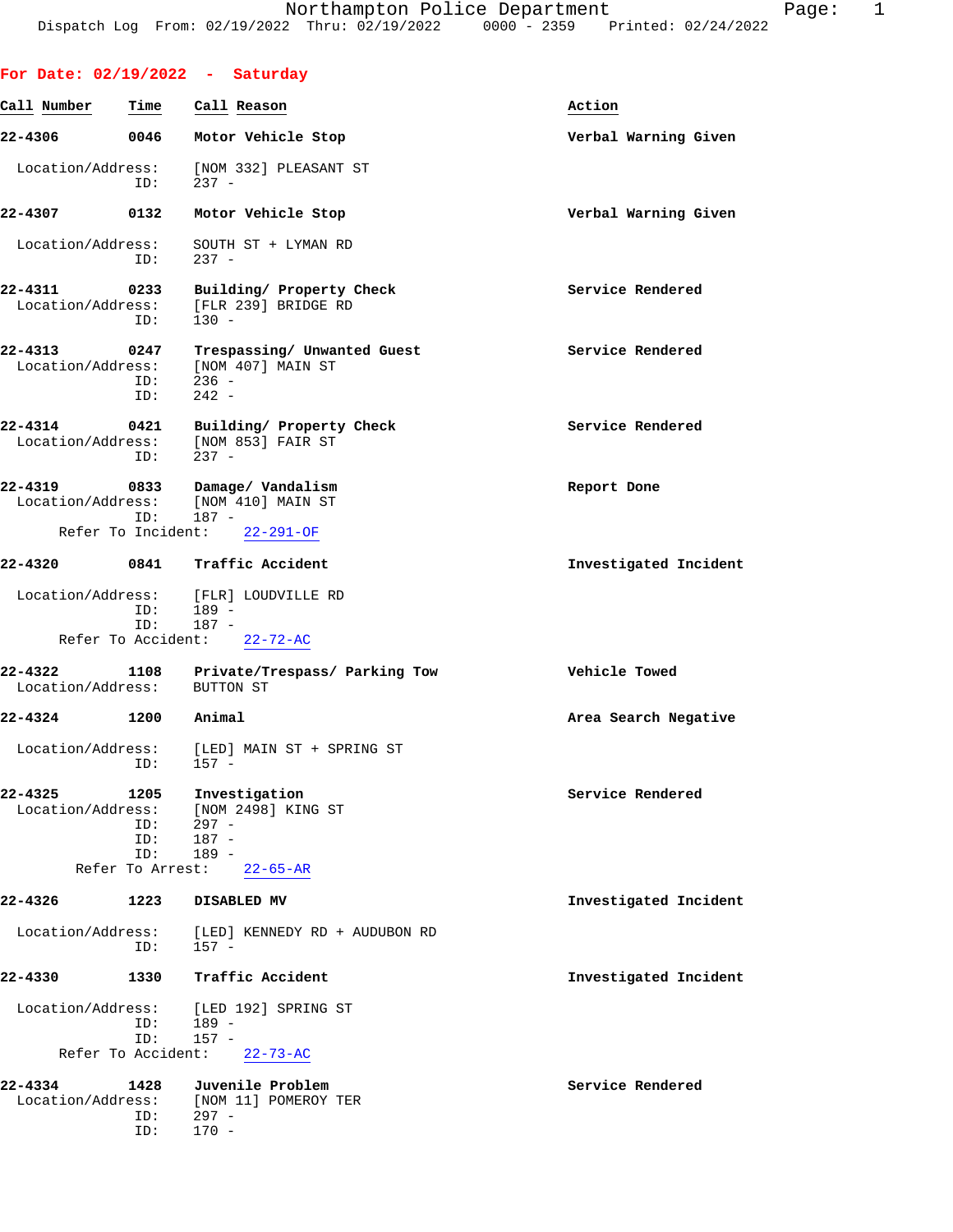| 22-4335                      | 1557               | Motor Vehicle Stop                                                           | Cite/ Warning Issued/ Traffic |
|------------------------------|--------------------|------------------------------------------------------------------------------|-------------------------------|
| Vicinity of:                 | ID:                | STATE ST + BUTTON ST<br>$297 -$                                              |                               |
| 22-4337<br>Location/Address: | 1605<br>ID:<br>ID: | Theft/ Larceny<br>HARRISON AVE<br>$210 -$<br>$210 -$                         | Report Done                   |
| Refer To Incident:           |                    | $22 - 292 - OF$                                                              |                               |
| 22-4339                      | 1625               | Motor Vehicle Stop                                                           | Investigated Incident         |
| Vicinity of:                 | ID:                | [NOM 1895] NEW SOUTH ST<br>$191 -$                                           |                               |
| 22-4340<br>Location/Address: | 1632<br>ID:<br>ID: | Traffic, Complaint/Hazard<br>KING ST + BARRETT ST<br>$203 -$<br>$170 -$      | Service Rendered              |
| 22-4341<br>Location/Address: | 1638<br>ID:<br>ID: | Alarm/ Burglar/ Holdup Panic<br>[NOM 2312] INDUSTRIAL DR<br>191 -<br>$170 -$ | False Alarm                   |
| 22-4342                      | 1659               | Traffic Accident                                                             | Investigated Incident         |
| Location/Address:            | ID:<br>ID:         | [FLR] BURTS PIT RD<br>$297 -$<br>$203 -$                                     |                               |
| Refer To Accident:           |                    | $22 - 74 - AC$                                                               |                               |
| 22-4343                      | 1739               | Traffic Accident                                                             | Investigated Incident         |
| Location/Address:            | ID:                | DAY AVE<br>$191 -$                                                           |                               |
| Fire Unit:<br>EMS Unit:      | ID:                | El-Pumper-Engine 1<br>A04-Fire Ambulance<br>$292 -$                          |                               |
| Refer To Accident:           |                    | $22 - 75 - AC$                                                               |                               |
| 22-4346<br>Location/Address: | 1847<br>ID:        | Park and Walk<br>MAIN ST<br>$292 -$                                          | Service Rendered              |
| 22-4347<br>Location/Address: | 1850<br>ID:<br>ID: | Alarm/ Burglar/ Holdup Panic<br>[FLR] DREWSEN DR<br>$203 -$<br>$210 -$       | False Alarm                   |
| $22 - 4348$                  | 1937               | Motor Vehicle Stop                                                           | Cite/ Warning Issued/ Traffic |
| Vicinity of:                 | ID:                | PLEASANT ST + SERVICE CENTER RD<br>$292 -$                                   |                               |
| 22-4349                      | 1942               | Traffic Enforcement/ Radar                                                   | Verbal Warning Given          |
| Location/Address:            | ID:                | [FLR] MAPLE ST + PINE ST<br>$245 -$                                          |                               |
| 22-4351                      | 2008               | Motor Vehicle Stop                                                           | Verbal Warning Given          |
| Location/Address:            | ID:                | [NOM 789] BRIDGE ST<br>$292 -$                                               |                               |
| 22-4353                      | 2016               | Motor Vehicle Stop                                                           | Investigated Incident         |
| Location/Address:            | ID:                | [NOM 605] MASONIC ST<br>$292 -$                                              |                               |